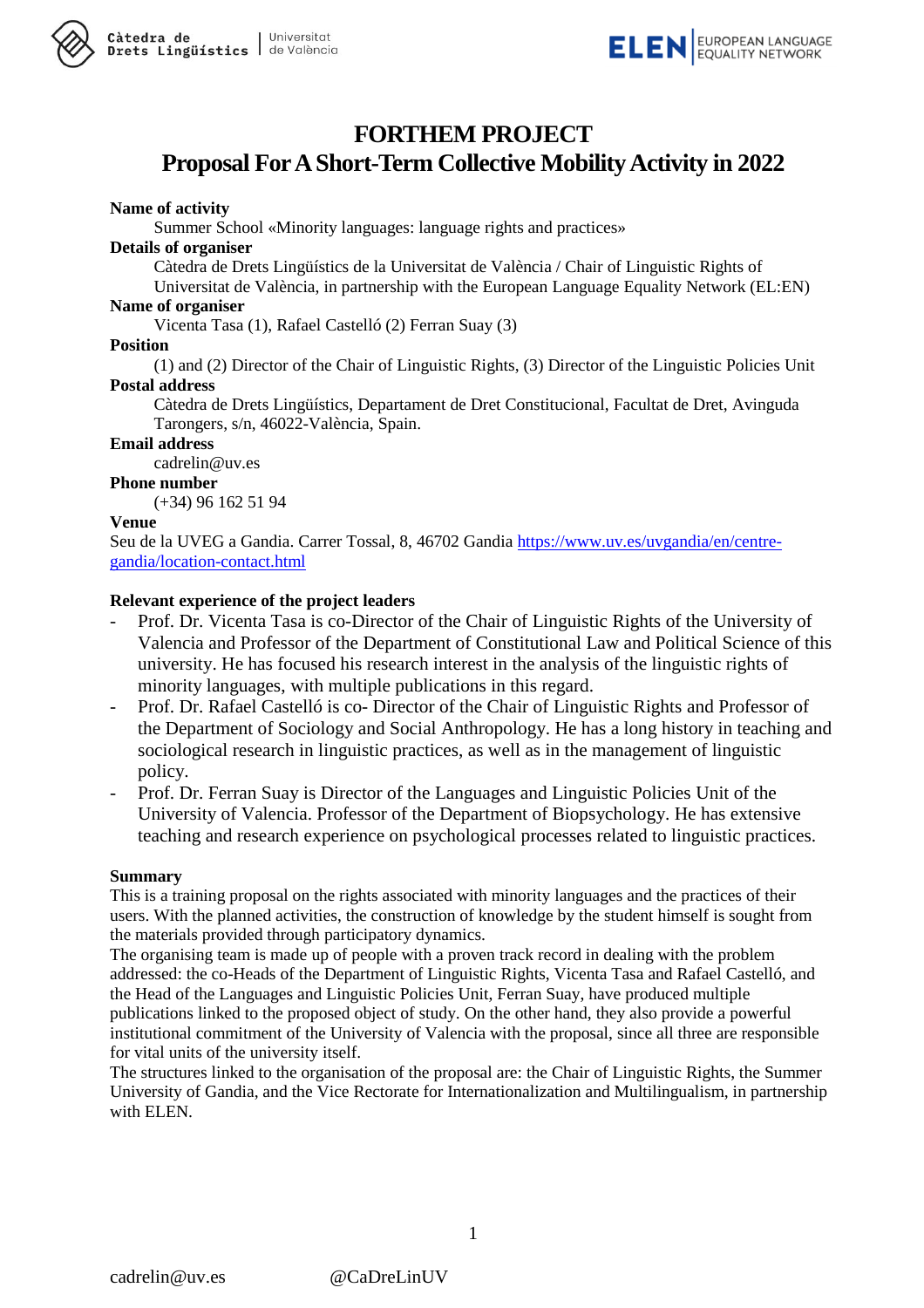

Càtedra de Universitat **Drets Lingüístics** de València



The activities will take place in the city of Gandia, where the University of Valencia has the facilities of its summer university. The planned dates are those between Monday  $18<sup>th</sup>$  July and Friday  $22<sup>nd</sup>$  of July 2022.

Every day, the begins with a key lecture by a guest. Next, a participatory activity will be carried out by the attendees, organised in groups. They will discuss what the lecturer has proposed to conclude with a proposal shared by the team. Later on, the topic will be discussed in a Round Table in which two guests will participate together with the contribution from the attendees. The session will conclude with a Discussion.

The proposed Summer School serves to FORTHEM's strategic objectives:

- educate future generations of open-minded people committed to our common democratic values,
- encourage reflexivity surrounding classroom practices and stimulate using innovative and participative, student-centered methods.
- foster multilingualism
- address societal challenges and enhance the vision of open society for tomorrow's European citizens

#### **The Summer School is addressed to**

Undergraduate or graduate students from Forthem's universities as well as to language activists from the Valencian/Catalan speaking territories. They must be fluent in English (having a B2 level of CEFRL).

The costs of mobility, stay and work of speakers and teachers will be borne by the Chair of Linguistic Rights; the social activities and cultural programme will be linked to the programme of the Summer University of Gandia, which will also provide classrooms and work rooms. Representatives from ELEN member organisations are welcome to participate and must register with the organisers.

#### **The Summer School is addressed to**

Undergraduate or graduate students from Forthem's universities as well as to language activists from the Valencian/Catalan speaking territories. They must be fluent in English (having a B2 level of CEFRL).